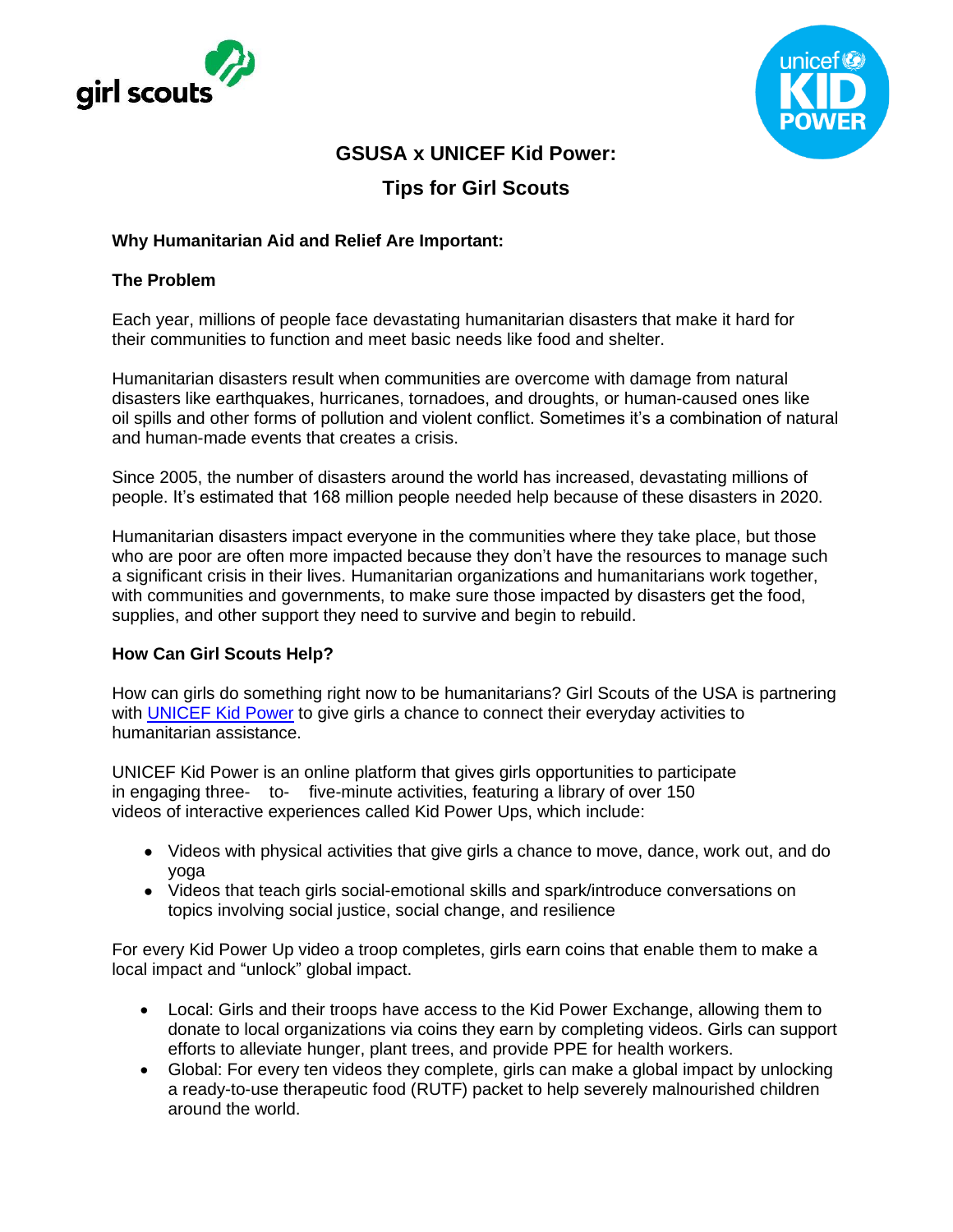### **Here are some ideas to get you started:**

## **1. Power up with UNICEF Kid Power.**

- Ask your parent/caregiver to visit [www.unicefkidpower.org](http://www.unicefkidpower.org/) and sign up for free.
- Play the [Student](https://kpop.ukp.io/register?is_educator=1&cohort=TOT20&view=84&redirect=%2Fdashboard%2Fkpu%2F%3Fwatching%3D84) [Introduction](https://kpop.ukp.io/register?is_educator=1&cohort=TOT20&view=84&redirect=%2Fdashboard%2Fkpu%2F%3Fwatching%3D84) video to learn what it means to be part of the UNICEF Kid Power program.
- Check out the video library! Each video is three to five minutes long and will get you dancing, learning about the world, and having fun.
- Set a goal for the impact you want to make. Will you watch one video a day? Two a day for two weeks a month? You can also decide how many coins you want to earn through the Kid Power Exchange—and you can ask your troop members and family to join you in watching the videos and doing the activities!
- Make your impact. Remember, for every video you watch, you earn coins to use in the Kid Power Exchange, which lets you support local food banks and other organizations in your community. And for every ten videos you watch, you "unlock" therapeutic food packets for malnourished children around the world.
- Check out the *Kid Power Quick-Start Guide* for more information.

**2. Get inspired to do more.** A humanitarian is a person who works to improve the lives and living conditions of other people. There have been a great many inspiring humanitarians throughout history (also today!). Choose one and learn more about what they did or do to help others. [Here are a few examples](https://cmmb.org/world-humanitarian-day-2019-women-humanitarians/) to get you thinking.

Humanitarians tend to channel a great deal of empathy, which is the ability to understand someone else's feelings and the situation they're in. Learn more about empathy by reading *[Stand in](https://www.goodreads.com/en/book/show/17194941-stand-in-my-shoes) My Shoes* by Bob [Sornson](https://www.goodreads.com/en/book/show/17194941-stand-in-my-shoes) or watching a [read-aloud](https://www.youtube.com/watch?v=pS4p-7JVs00) of the book. How do you practice empathy with your friends? Your family? Your community? Practicing empathy will help you become a humanitarian.

Humanitarians are often needed during emergencies and disasters. [What causes different](https://www.ready.gov/kids/disaster-facts)  [disasters?](https://www.ready.gov/kids/disaster-facts) Who is most affected and how can you help? The more you understand, the more targeted and helpful your support can be! You could even earn this year's [Global Action](https://www.girlscouts.org/content/dam/girlscouts-gsusa/forms-and-documents/For-Girls/think-global/GSUSA_Global-Action-Award_2021_DBJ.pdf)  [award](https://www.girlscouts.org/content/dam/girlscouts-gsusa/forms-and-documents/For-Girls/think-global/GSUSA_Global-Action-Award_2021_DBJ.pdf) by learning about climate change and its role in disasters.

Here are some books and videos you can ask your troop leader or parent/caregiver to read or watch with you to help you learn about some of the prominent issues humanitarians address through their work:

- Weather and natural disasters
	- o *Flood* by Alvaro Villa
	- o *Tornadoes* by Gail Gibbons [\(video\)](https://www.youtube.com/watch?v=m2jKHYns7aA)
	- o *Hurricanes* by Gail Gibbons
	- o *The Water Princess* by Susan Verde and Georgie Badiel [\(video\)](https://www.youtube.com/watch?v=UeFl7Y9QtK4)
- Migration: *Refugees and Migrants* by Ceri Roberts [\(video\)](https://www.youtube.com/watch?v=Fn6AbZL6dBE)
- Poverty and hunger
	- o *Still a Family* by Brenda Reeves Sturgis [\(video\)](https://www.youtube.com/watch?v=x_CyWZpr32g)